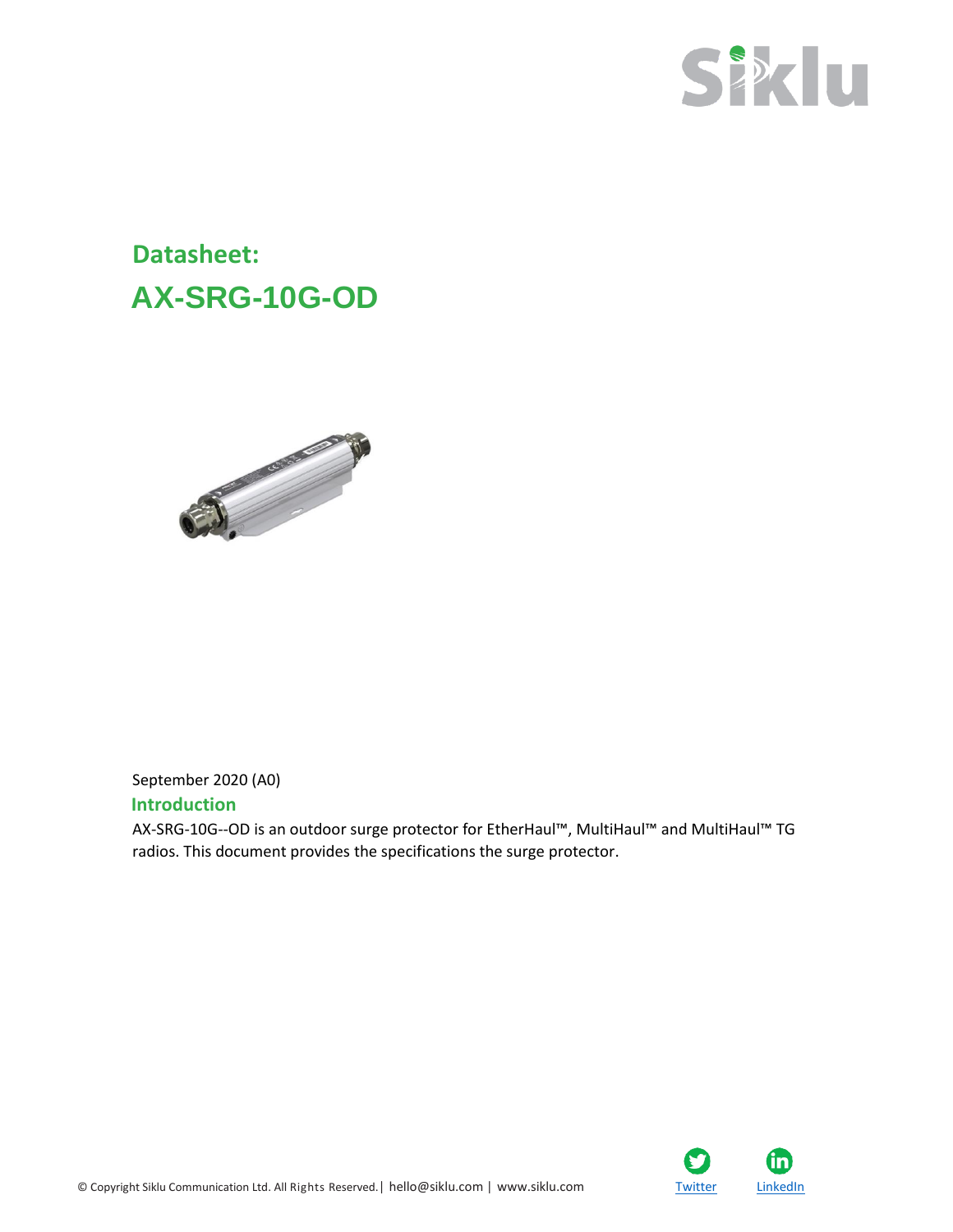## Product Overview

The AX-SRG-10G-OD is a single-port PoE surge protector, wall mounted , designed for exterior applications with an IP 67 rated .

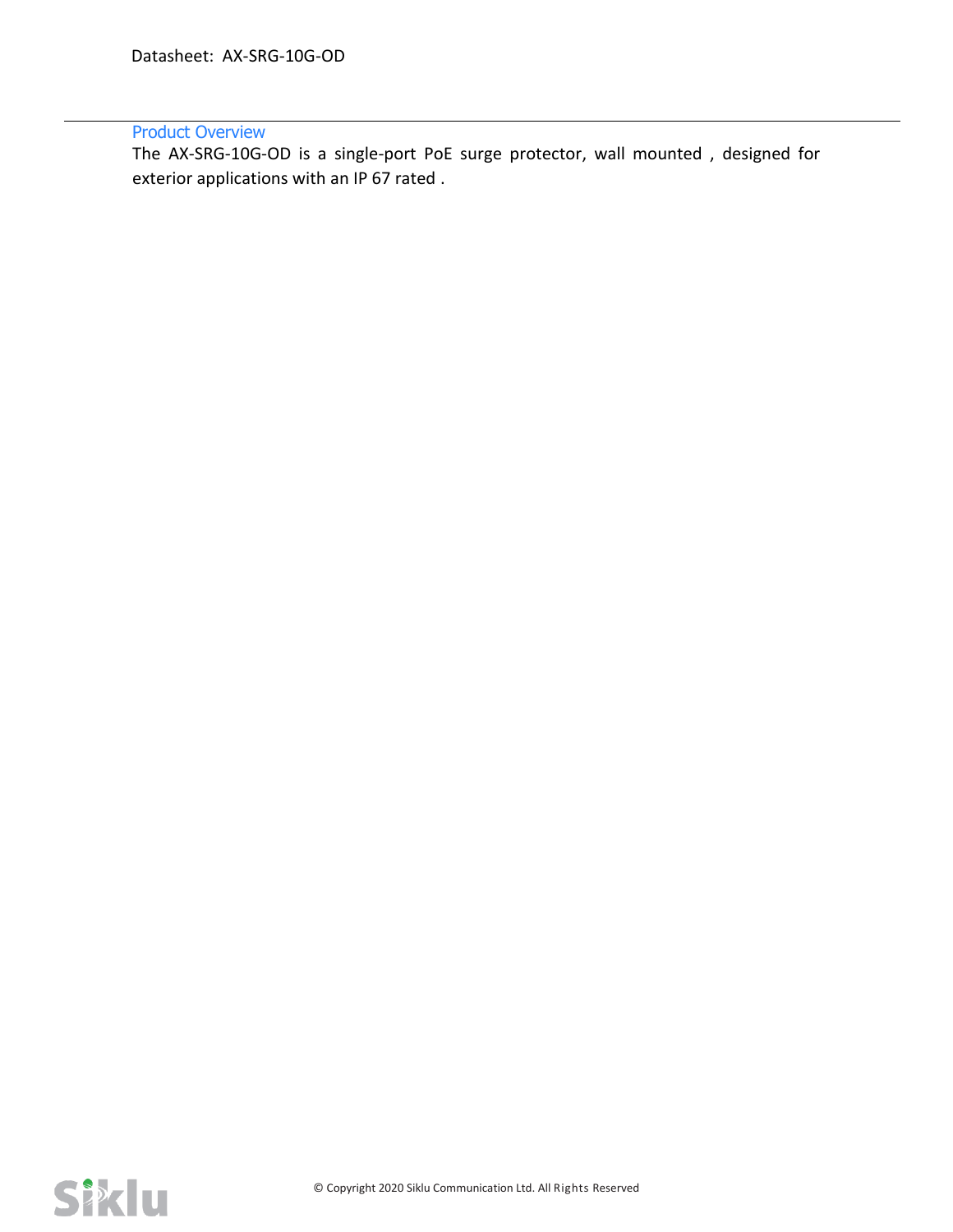| <b>SPECIFICATIONS</b>   |                                                                                                                                                                                                                                                                                    |          |                                            |  |  |
|-------------------------|------------------------------------------------------------------------------------------------------------------------------------------------------------------------------------------------------------------------------------------------------------------------------------|----------|--------------------------------------------|--|--|
| Parameters              |                                                                                                                                                                                                                                                                                    | Nominal  | Max                                        |  |  |
| Input/output            | Data Speed                                                                                                                                                                                                                                                                         |          | 10/100/1000Mbps<br>& 2.5/5/10GbE           |  |  |
|                         | <b>Operating Voltage</b>                                                                                                                                                                                                                                                           | 44-57VDC | 60VDC                                      |  |  |
|                         | Operating DC current                                                                                                                                                                                                                                                               |          | 1A for 2 pairs<br>2A for 4 pairs           |  |  |
|                         | Power                                                                                                                                                                                                                                                                              |          | 100W                                       |  |  |
| POE Surge<br>Protection | Discharge Current                                                                                                                                                                                                                                                                  |          | <b>20KA</b><br>(8/20us, 2.5KA per<br>line) |  |  |
|                         | Common Mode Protection Level(10/700us)                                                                                                                                                                                                                                             |          | 10KV                                       |  |  |
|                         | Differential Mode Protection Level(10/700us)                                                                                                                                                                                                                                       |          | 6KV                                        |  |  |
|                         | Differential Mode Protection Level(10/700us)                                                                                                                                                                                                                                       |          | 6KV                                        |  |  |
|                         | Clamping Voltage (Line to GND)                                                                                                                                                                                                                                                     |          | 300V                                       |  |  |
|                         | Clamping Voltage (Line to Line)                                                                                                                                                                                                                                                    |          | 10V                                        |  |  |
|                         | <b>Response Time</b>                                                                                                                                                                                                                                                               |          | 5ns                                        |  |  |
| Environment             | <b>Operating Temperature</b>                                                                                                                                                                                                                                                       |          | -40°C TO 65°C                              |  |  |
|                         | <b>Operating Humidity</b>                                                                                                                                                                                                                                                          |          | 20 to 80%. Non-<br>condensing              |  |  |
|                         | Storage Temperature                                                                                                                                                                                                                                                                |          | -40°C TO +85°C                             |  |  |
|                         | <b>Storage Humidity</b>                                                                                                                                                                                                                                                            |          | 10 to 95%. Non-<br>condensing              |  |  |
| Safety                  | <b>CE</b>                                                                                                                                                                                                                                                                          |          | $\overline{\phantom{a}}$                   |  |  |
| <b>EMC</b>              | $C61000-4-2(ESD) \pm 6kV$ (contact), $\pm 8kV$ (air)<br>IEC61000-4-3(RS) 10V/m(80MHz~2GHz)<br>IEC61000-4-4(EFT) Power Port: ±2kV; Data Port: ±1kV<br>IEC61000-4-5(Surge) Power Port: ±1kV/DM, ±2kV/CM<br>IEC61000-4-6(CS) 10V(150kHz~80MHz)<br>FCC CFR47 Part 15, EN55024, EN55032 |          |                                            |  |  |